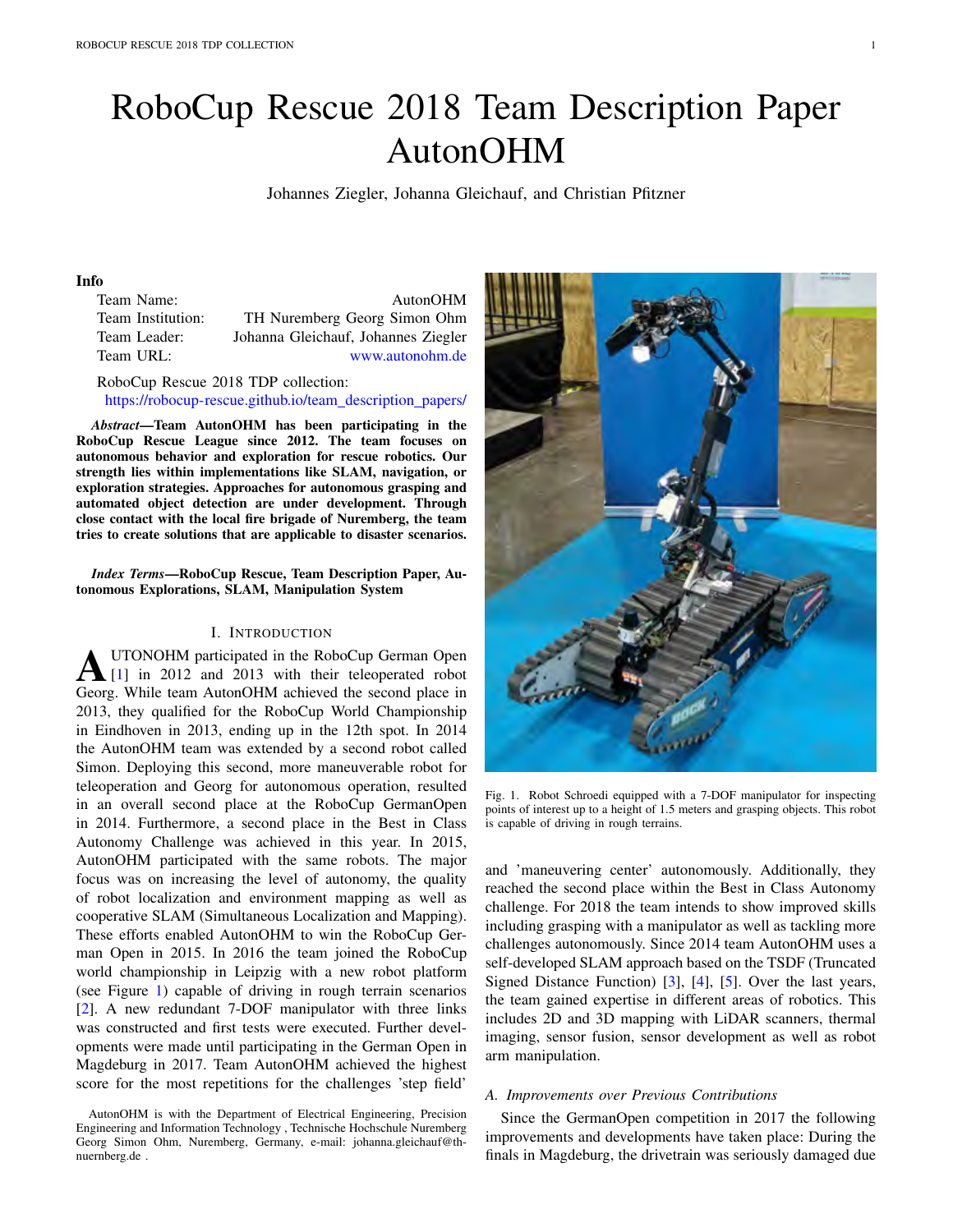to material fatigue and attrition. A new concept was developed where the power transmission was changed from feather keys to clamp connections. Furthermore, a new iteration of motor controllers as well as flipper controllers was implemented. A new smooth inverse kinematics solver which combines an iterative and an analytical solution is now in use for manipulation tasks. Another focus is the extension of the existing object detection. Research in the field of person detection for disaster scenarios as well as autonomous shunting [6], showed that the combination of heterogeneous sensors leads to more robustness. This gained know-how lead to further developments in the victim detection of Schroedi. For example, an automated detection process is implemented using thermal and RGB-camera images. This concept will be applied to point cloud and RGB-D data.

## II. SYSTEM DESCRIPTION

The software architecture of our robot is based on the Robot Operating System (ROS) [7]. The chassis of Schroedi has been developed in cooperation with the RoboCup Rescue Robot Team of the Carinthia University of Applied Sciences Villach [8]. With its chain wheel drive and four flippers, it is able to handle complex obstacles like stairs and step-fields. The robot arm is capable of inspection and manipulation tasks like opening doors. The system will be remote controlled and additionally in most of the maneuvering challenges autonomously as well.

#### *A. Hardware*

The robot's hardware is designed for robust longterm missions in disaster areas and will be described in this section.

*a) Leveling Plattform:* The leveling platform consists of two servo drives which are able to align the laser scanning plane horizontal with two degrees of freedom (Figure 2d). The orientation of the chassis is measured with an inertial measurement unit (IMU), which is mounted on the chassis. An Arduino board receives the data from the IMU and calculates the required angles of the axes to keep the scanning plane aligned horizontally. Both servo drives are directly connected to the Arduino board. The leveling platform is an independent system on the robot.

*b) Sensor Head:* The sensor head is used to orientate different sensors with a single platform (Figure  $2a$ ). Two servo drives are used to pan and tilt the sensor head. It is equipped with an infrared camera, an RGB camera with autofocus and an RGB-D camera. All sensors are calibrated to each other by an extrinsic and intrinsic matrix. The sensor head is mainly used for visual inspection. Victims can be located quickly using different visual sensors. Figure  $2a$  illustrates the sensor head with its sensors.

*c) Motor Controller:* Team AutonOHM developed a custom motor controller: The robot is equipped with four BLDC motors for the main drive and four BLDC motors for the flippers (see Figure 2b). The eight controllers, based on Maxon EC amplifier DEC modules 50/5, are integrated into a compact motor driver stack. The stack consists of four NXP KV31 based slave boards, each of which controls two motors. The

Atmel Atmega328 based master board, which also includes the required power supplies and galvanic isolation, connects the stack via USB to the ROS-System.

*d) Manipulator:* Sometimes victims are not directly reachable for the mobile robot, e.g. a victim is located behind an obstacle. For such cases, the mobile platform needs an inspection arm to improve victim localization abilities. Schroedi is equipped with a redundant 7-DOF robot arm. To achieve higher compactness of the manipulator by constant operation range it has three links instead of two links compared to most existing robot arm configurations. (see Figure 2c). The TCP holds an RGB-D camera, audio sensors, a CO2 sensor and a gripper (see Figure 2e). Due to its 7 degrees of freedom the robot arm is able to fulfill complex inspection and manipulation tasks. The maximum payload is limited to 0.5 kg when it is fully extended. The robot arm can reach objects within a distance of 1.5 m. The manipulator can be controlled teleoperated with a gamepad controller or autonomously.

*e) Drivetrain:* After a mechanical breakdown during the RoboCup German Open Finals in 2017, the mechanical parts of the drivetrain had to be improved. The shaft-hub connections were optimized from a form-fit connection with a feather key to a force-fit connection using a clamping set. The advantage of the new concept (see Figure  $2f$ ) is higher stability even if alternating and bunting loads occur. The drivetrain is designed to overcome slopes of  $45^{\circ}$  as well as  $15^{\circ}$  slopes with an additional load of 50 kg.

#### *B. Software*

The following section demonstrates the algorithms and software of AutonOHM for the RoboCup Rescue League. All software is executed on a power-saving Intel Core i7 mini computer.

*a) Low Level Control:* The low-level control of Schroedi is responsible for the basic control of actors and the access to the sensor signals. The commonly known robot middleware Robot Operating System (ROS) is responsible for the communication [7]. The software is structured in nodes, each containing a single executable. The exchange of information between these ROS nodes is realized by ROS datatypes, e.g., messages, services or actions, via TCP/IP. On the startup of the robot, different checks are applied to the sensors and actors. If tests fail  $-$  e.g., a sensor cannot provide data in sufficient cycle time, or an actor does not provide feedback, the startup aborts and the operator of the robot is informed.

*b) Localization and Mapping:* An own Simultaneous Localization and Mapping (SLAM) approach ohm\_tsd\_slam is used to generate a map of unknown environment with a 2D laser scanner. Information like the location of victims or points of interest is stored according to this map. A major feature of ohm\_tsd\_slam is that multiple robots can create a map together. Additionally, robust localization is guaranteed by the use of a Random Sample and Consensus (RANSAC) approach [9].

*c) Victim Detection:* Vital signs are detected with the help of different sensors. A sensor head is used to orientate the sensors without moving the whole robot. The sensor head uses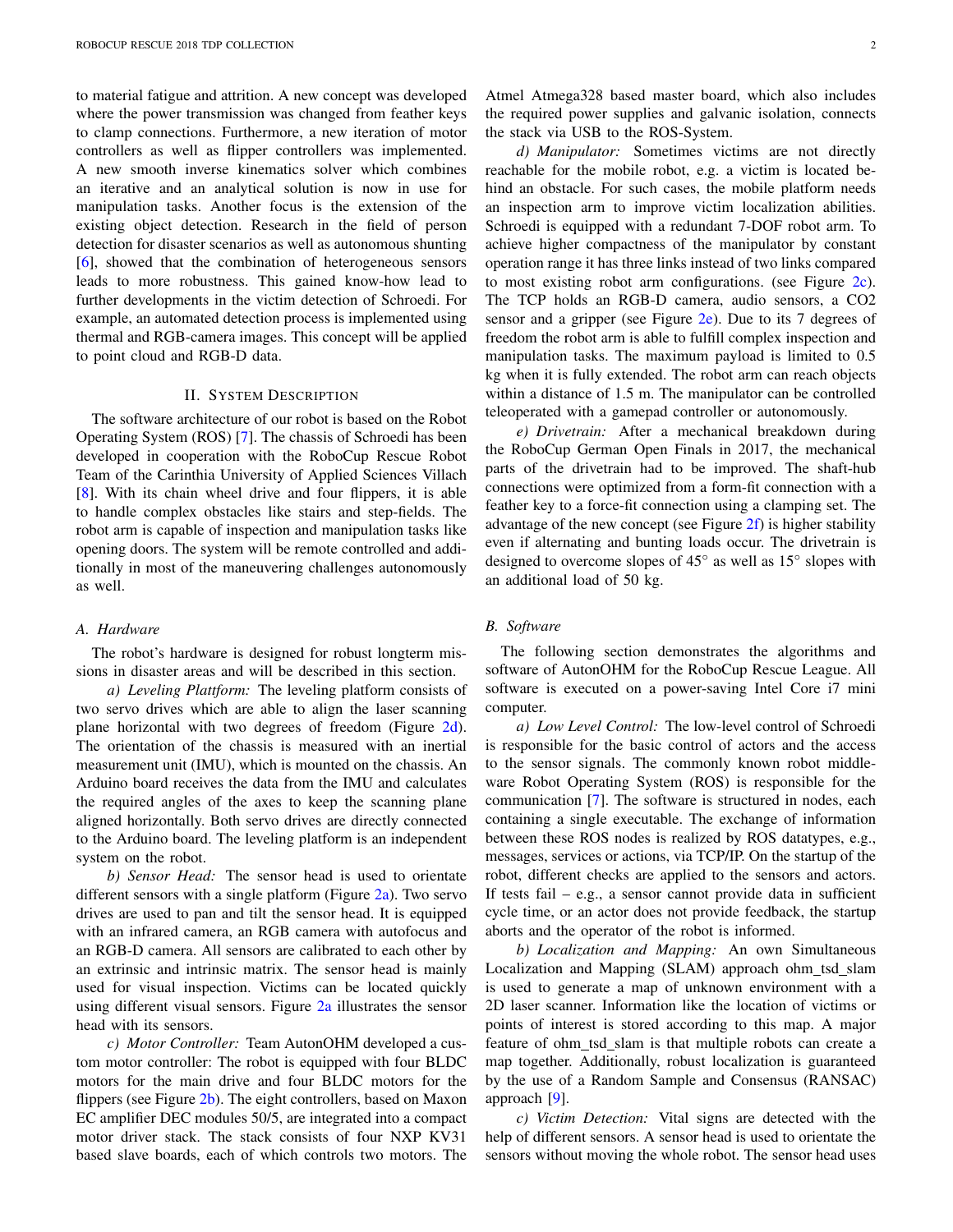

(a) Sensor head with IR-Camera, RGB-Wide-Angle-Camera, 3D Structured-Light-Sensor.



(b) Motorcontroller set up for the main drives and flippers.



(c) 7-DOF manipulator for inspecting points of interest up to a height of 1.5 meters and grasping objects.





(d) Leveling platform (e) End-effector with its sensors. (f) Drivetrain in detail.

Fig. 2. Mechanical components and sensor concepts of Schroedi.

video-, thermal- and RGB-D cameras for virtual perception. A CO2 sensor is mounted in front of the robot to detect breathing. An approach for the automatic detection of heated objects was developed to allow a faster sensor check as well as to improve the object detection during exploration missions [10]. Parts of the developed software are free to use and open access via [11].

*d) Navigation:* For autonomous navigation, the ROS package RONA (Source: https://github.com/schmiddey/rona) is used. It contains path planning based on the A\* algorithm and is suitable for single and multi-robot path planning [12]. Additionally, the package contains basic implementations for path control. Also, it includes an implementation for frontierbased exploration. In contrast to the common ROS navigation stack, RONA is lightweight and needs less parametrization.

*e) Point of Interest Search:* For a real disaster scenario, the generated map is searched for wall segments. At first, points which change their state from free cells to occupied cells are extracted. In this set of points the wall finder searches for straight lines using RANSAC [9] algorithm. The Occupancy Grid Map is a 2D map, so straight lines are

interpreted as walls. The wall finder locates both sides of a wall. Based on the extracted walls, target poses (points of interest) are computed and inspected by the robot. This improves the robustness of finding potential victims.

*f) Exploration:* Schroedi can explore unknown environments based on laser scan sensor data. The sensor data is processed by the Frontier Exploration approach, presented by Yamauchi [13]. This algorithm uses the occupancy grid map to find regions which the autonomous robot has not seen before. The frontier algorithm searches for frontiers between free cells and unknown cells. These frontiers must fulfill some conditions, e.g., the frontier must be as wide as the robot. Additionally, the frontiers are sorted and prioritized based on their size and the navigation distance to the robot. Although the exploration does not rely on user interaction, a user can define areas in the map, which are prioritized higher, to enhance the performance in exploration.

*g) Arm control:* The complexity to solve the inverse kinematic problem rises with the number of joints, and with their configuration. The manipulator of Schroedi – shown in Figure  $2c$  – has seven joints. Joints  $2 - 4$  are parallel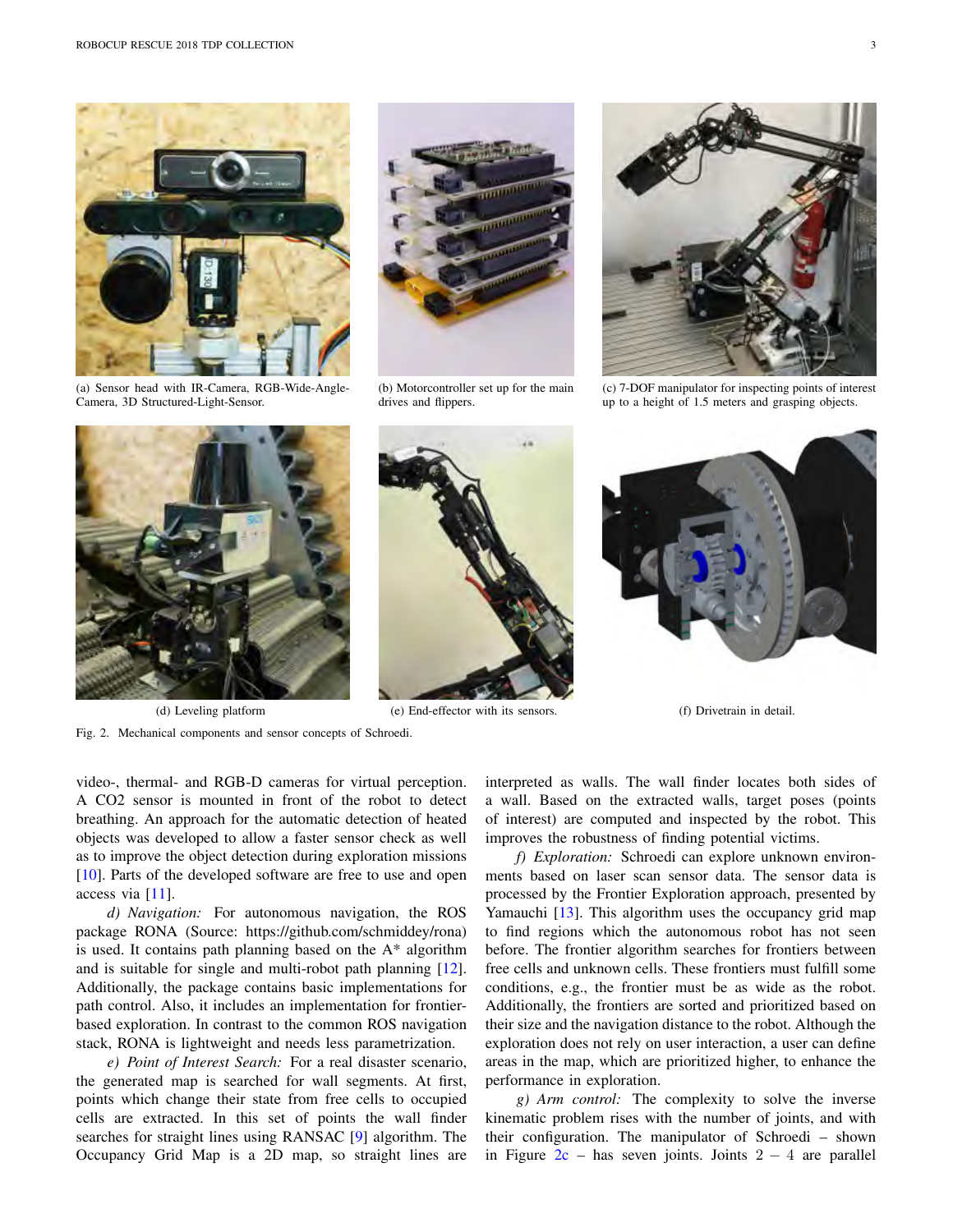

Fig. 3. Map generated by the ohm\_tsd\_slam



(a) Extracted pipestar represented in a PointCloud. Pipe detection is realised with PCL [15] [9].

(b) Found pipes are marked with green lines in RGB image. Realised with [16].

Fig. 4. Perception for autonomous manipulation.

which results in redundancy and joints  $5 - 7$  build a spherical wrist. To solve the inverse kinematics problem there is a combined analytical and iterative solution implemented. The orientation problem of the end-effector is solved analytically due to the spherical wrist. The positioning problem of joints  $1 - 4$  is solved with an optimization algorithm based on [14]. The solution is stable near singularities and considers joint limits. The end-effector is controlled manually with a gamepad controller. To solve tasks autonomously the arm uses the input data of two 3D-cameras (see Figure 4a and 4b).

## *C. Communication*

For network communication, the frequency of 5 GHz in channel 157 has been chosen. Another frequency of 440 MHz is used for 2-way radio communication between team members in the setup phase. Table I shows all used frequencies and their transmission power.

TABLE I NETWORK COMMUNICATION FOR ROBOTS AND OPERATORS.

| Frequency                              | Band Power(mW) |
|----------------------------------------|----------------|
| $ 2.4 \text{ GHz} - 802.11 \text{ g} $ | < 125          |
| 5.0 GHz - 802.11a                      | 157 < 125      |
| 400 MHz                                | $1-8 < 500$    |

## *D. Human-Robot Interface*

For mobility and maneuvering challenges the robot is controlled by a gamepad. The controlling is similar to computer games and allows easy adaptation. Furthermore, the operator gets feedback with vibrations of the gamepad in case of collisions. To prevent damage the robot or to the environment, a collision-avoidance system reduces the velocity while the robot nears up to an obstacle.

To set up the robot for a mission, several measures have to be accomplished, for instance, powering up the drives and enable panning of the laser scanner. A checklist and basic training for team members and contributors minimize errors during the start-up phase. For teleoperated driving, the operator should be used to the operation with a gamepad. Also, the small viewing angle of the camera takes time to get used to.

## III. APPLICATION

## *A. Set-up and Break-Down*

Due to pressure of time in competition, setup and handling of the robots and the operator station needs to be efficient. The network is powered by an uninterruptible power supply and can operate for several hours without external powering. Router, antenna and power supply are mounted to one unit for easy carrying. The operator uses a laptop computer to communicate over the network with the robot. The robot is ready to run within a few minutes. Because of the robot's weight of more than 70 kilograms and the uninterruptible power supply, the set-up needs to be done by at least two persons.

## *B. Mission Strategy*

In the classic rescue competition, Team AutonOHM focuses on multi-robot systems: One robot is not enough to fulfill the various tasks in RoboCup Rescue as well as in a real disaster scenario. Therefore several robots should help task forces to search for victims. For RoboCup Rescue one robot will be driven teleoperated while a second robot should perform autonomous exploration and victim detection. With this mission strategy points in competition could be ideally twice as high compared to a one robot system. Since the competition changed in 2016, the team focues more on one robot, capable of driving in different terrains, combined with the ability to do several tasks autonomously. In the setup phase, the team tries to score as many multipliers as possible. This is possible due to the different sensors mounted on Schroedi and also due to its manipulator. After the regular time driving teleoperated, in some challenges, the robot is able to continue autonomously. Such challenges are the challenges for manouvering (MAN1, MAN2, MAN4, MOB1), as well as all five autonomous challenges, including mapping and exploration with positive and negative obstacles.

## *C. Experiments*

Team AutonOHM tested different sensors for different scenarios: Optical sensors could fail in an environment containing smoke or dust. Besides optical sensors, ultra sonic range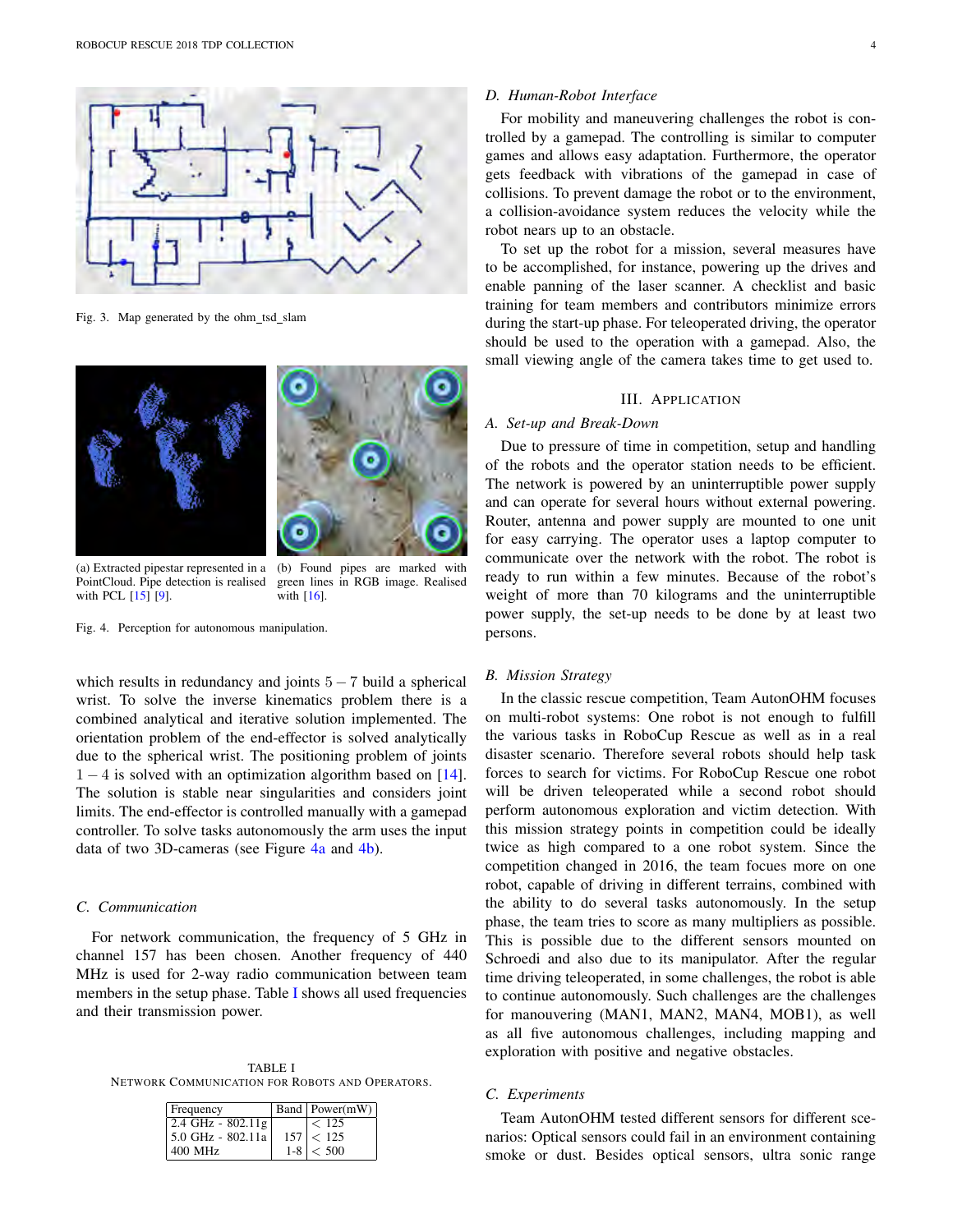

Fig. 5. Robot Schroedi and the fire brigade of Nuremberg.

finders and RADAR sensors are tested to guarantee perception in such an environment. This is why the fusion of different sensors is necessary to provide enough robustness [6]. During a research project with the Deutsche Bahn (German Railway), where a shunting locomotive was automated, experiences were made [10]. Since 2014 team AutonOHM collaborates with the local fire brigade of Nuremberg, testing sensors suitable for zero sight areas due to smoke.

#### *D. Application in the Field*

Since 2013 team AutonOHM has been cooperating with the fire brigade of Dettelbach, Germany as well as in Nuremberg, Germany in order to discover the requirements for humanrobot collaboration. (see Figure 5) The acceptability of the fire-fighter depends on their age and their experience with computer technology. The robot should increase its durability and battery life more to perform well in a real disaster scenario. Also, signal shielding from a concrete dam or steelgirder constructions can cause errors and should be concerned. In August 2016 a workshop took place in cooperation with the fire brigade No. 3 in Nuremberg. Different techniques using different cameras and laser scan mapping were demonstrated. The laser scan maps allow the incident commander to direct his men for finding victims in time. This will save lives in the future [17].

## IV. CONCLUSION

The mobile robot Schroedi is starting in his third competition year. The focus of the team within the last two years was to optimize the drivetrain after some mechanical breakdowns. A new set of motor and flipper controllers was implemented and the drive train got a complete revision with a changed

TABLE II **SCHROEDI** 

| Attribute                                    | Value                         |
|----------------------------------------------|-------------------------------|
| Name                                         | Schroedi                      |
| Locomotion                                   | tracked                       |
| System Weight                                | $70\text{kg}$                 |
| Weight including transportation case         | 85kg                          |
| Transportation size                          | $0.8 \times 0.5 \times 0.5$ m |
| Typical operation size                       | $1.2 \times 0.5 \times 0.5$ m |
| Unpack and assembly time                     | $15 \text{ min}$              |
| Startup time (off to full operation)         | $10 \text{ min}$              |
| Power consumption (idle/ typical/ max)       | 60 / 200 / 800 W              |
| Battery endurance (idle/ normal/ heavy load) | 240 / 120 / 60 min            |
| Maximum speed (flat/ outdoor/ rubble pile)   | $1/1/-$ m/s                   |
| Payload (typical, maximum)                   | $3/10$ kg                     |
| Arm: maximum operation height                | $155$ cm                      |
| Arm: payload at full extend                  | 0.5kg                         |
| Support: set of bat. chargers total weight   | 2.5kg                         |
| Support: set of bat. chargers power          | 1,200W (100-240V AC)          |
| Support: Charge time batteries (80%/100%)    | 90 / 120 min                  |
| Support: Additional set of batteries weight  | 2kg                           |
| Cost                                         | EUR 26,000                    |

force transmission. Due to the changed hardware, the team's focus in 2018 will be on autonomy and mapping capabilities. One important aspect will be autonomous traversability. The autonomous robot must decide if it is able to drive through the new unexplored terrain. A 3D sensor is essential for this task. A possible approach is to map the height of the terrain and search for steep gradients in this map. Additionally, obstacle classification will be integrated into the software, to check traversability and enhance the exploration capabilities. Another crucial part is the development of an autonomous robot arm control. With the experiences gained in autonomous mapping and navigation, the next goal for the team is to solve some of the dexterity challenges autonomously.

# APPENDIX A TEAM MEMBERS AND THEIR CONTRIBUTIONS

Team AutonOHM consists of serveral students and research assistants of the TH Nuremberg Georg Simon Ohm. The following list is in alphabetic order:

| • Johanna Gleichauf  | Object detection           |
|----------------------|----------------------------|
| • Philipp Koch       | Traversibility             |
| • Stefan May         | <b>SLAM</b>                |
| • Christian Pfitzner | Perception                 |
| • Lukas Pichl        | Mechanical Design          |
| • Johannes Vollet    | <b>Electronical Design</b> |
| • Johannes Ziegler   | Manipulation               |
|                      |                            |

# APPENDIX B LISTS

#### **REFERENCES**

- [1] A. Jacoff, R. Sheh, A.-M. Virts, T. Kimura, J. Pellenz, S. Schwertfeger, and J. Suthakorn, "Using competitions to advance the development of standard test methods for response robots," in *Proceedings of the Workshop on Performance Metrics for Intelligent Systems*. ACM, 2012, pp. 182–189.
- [2] C. Pfitzner, M. Fees, M. Kühn, M. Schmidpeter, P. Koch, and S. May, "Robocup rescue 2016 team description paper autonohm," 2016.